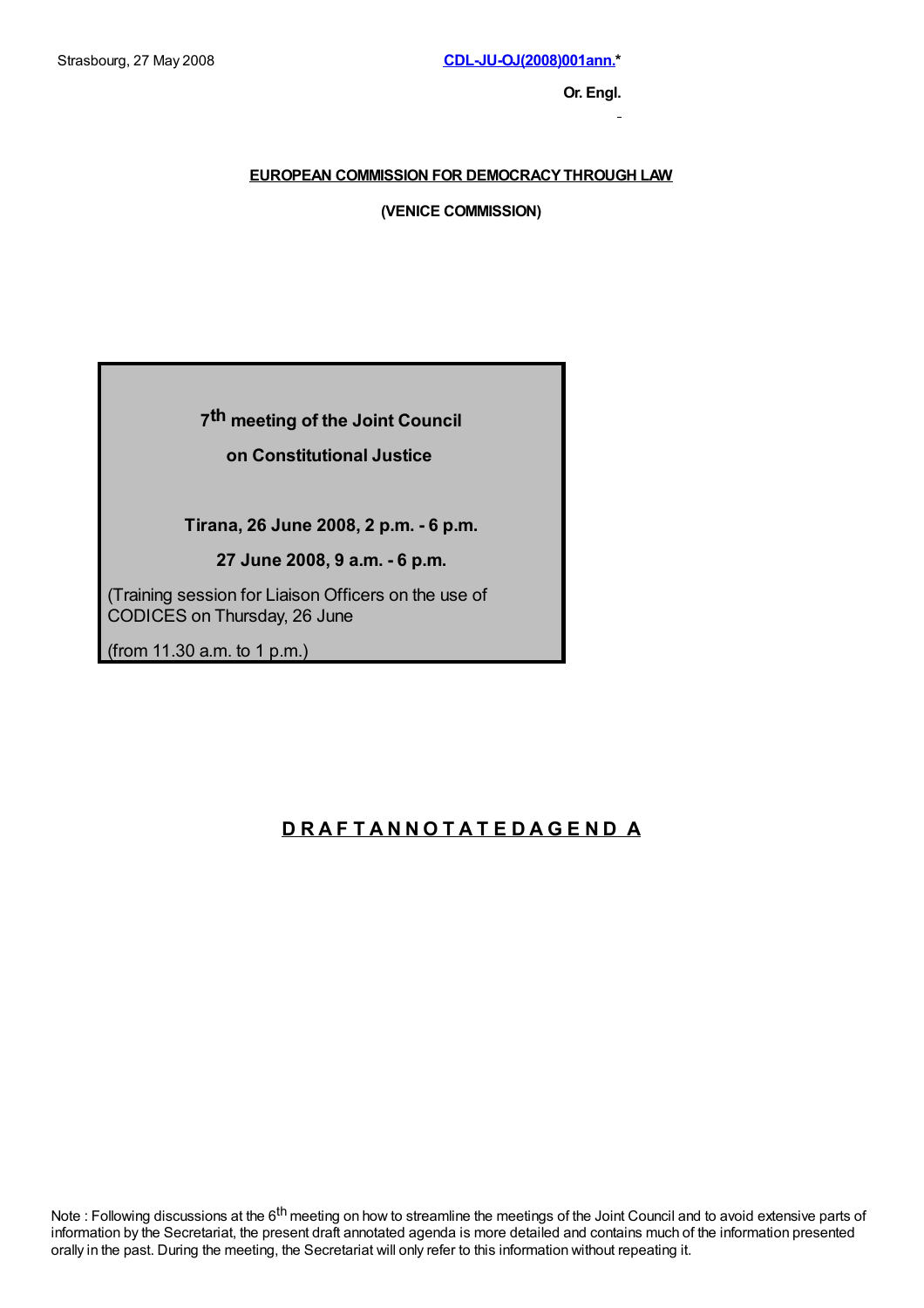# **1.Adoption of theAgenda**

# **2. Election of a liaison officer as Co-President of the Joint Council on Constitutional Justice**

The liaison officers are kindly requested to indicate nominations for the co-presidency to the Secretariat before the meeting.

## **3. Communication by the Secretariat**

The Secretariat will inform the participants about new appointments of liaison officers and current activities of the Venice Commission.

| <b>GEORGIA</b>                          | Mr Kartlos Kipiani <sup>[1]</sup>                    | <b>Constitutional Court</b>            | 26/07/2007      |
|-----------------------------------------|------------------------------------------------------|----------------------------------------|-----------------|
| <b>JAPAN</b>                            | Mr Akira TAKANO[2]                                   | Supreme Court                          | 2/09/2007       |
| <b>UNITED</b><br><b>KINGDOM</b>         | Sir Anthony CLARKE <sup>[3]</sup><br>Mr John SORABJI | Royal Court of<br>Justice              | 1/10/2007       |
| <b>SOUTH AFRICA</b>                     | Ms Willene Janse van<br>RENSBURG[4]                  | <b>Constitutional Court</b>            | 1/10/2007       |
| <b>POLAND</b>                           | Mr Jakub KRLIKOWSKI51                                | Constitutional<br>Tribunal             | 25/10/2007      |
| <b>ESTONIA</b>                          | Ms Kristi AULE + Ms Gea<br>SUUMANN <sup>[6]</sup>    | Supreme Court                          | 06/12/2008      |
| <b>NETHERLANDS</b>                      | Mrs Mariam CHEBTI7                                   | Court of Cassation                     | 11/01/2008      |
| <b>AUSTRIA</b>                          | Ms Britta WAGNER[8]                                  | <b>Constitutional Court</b>            | 21/01/2008      |
| <b>MOROCCO</b>                          | Mme Amina HASSOUNI[9]                                | Conseil<br>constitutionnel             | January<br>2008 |
| <b>PORTUGAL</b>                         | Mme Manuela BAPTISTA<br>LOPES[10]                    | Tribunal<br>constitutionnel            | January<br>2008 |
| <b>FINLAND</b>                          | Ms Pivi PIETARINEN[11]                               | Supreme<br><b>Administrative Court</b> | 6/2/2008        |
| <b>BELARUS</b>                          | Mr Sergey P.<br>CHIGRINOV[12]                        | <b>Constitutional Court</b>            | 5/03/2008       |
| <b>IRELAND</b>                          | Ms Sophia PURCELL[13]                                | Supreme Court                          | 12/03/2008      |
| <b>CZECH</b><br><b>REPUBLIC</b>         | Mr Tomas LANGASEK[14]                                | <b>Constitutional Court</b>            | 17/03/2008      |
| <b>FINLAND</b>                          | Ms Satu-Maarit<br>TARKKANEN[15]                      | Supreme<br><b>Administrative Court</b> | 27/03/2008      |
| <b>DENMARK</b>                          | Ms Stine Tolstrup<br>CHRISTENSEN[16]                 | Supreme Court                          | 10/04/2008      |
| <b>BOSNIA AND</b><br><b>HERZEGOVINA</b> | Mr Zdravko DJURICIC[17]                              | <b>Constitutional Court</b>            | 11/04/2008      |
| <b>MONTENEGRO</b>                       | Ms Jadranka<br>NOVAKOVIC <sup>[18]</sup>             | <b>Constitutional Court</b>            | 18/04/2008      |

# **4. Updating of data on the participating courts**

The liaison officers will be invited to inform the Secretariat if possible before the meeting - of any changes to data contained in the list of constitutional courts [\(http://www.venice.coe.int/site/dynamics/N\\_Courts\\_ef.asp?L=E](http://www.venice.coe.int/site/dynamics/N_Courts_ef.asp?L=E)), the list of liaison officers ([http://www.venice.coe.int/site/dynamics/N\\_LO\\_officers\\_ef.asp?L=E](http://www.venice.coe.int/site/dynamics/N_LO_officers_ef.asp?L=E) and the list of web sites of constitutional courts and equivalent bodies [\(http://www.venice.coe.int/site/dynamics/N\\_Court\\_Links\\_ef.asp?L=E](http://www.venice.coe.int/site/dynamics/N_Court_Links_ef.asp?L=E)).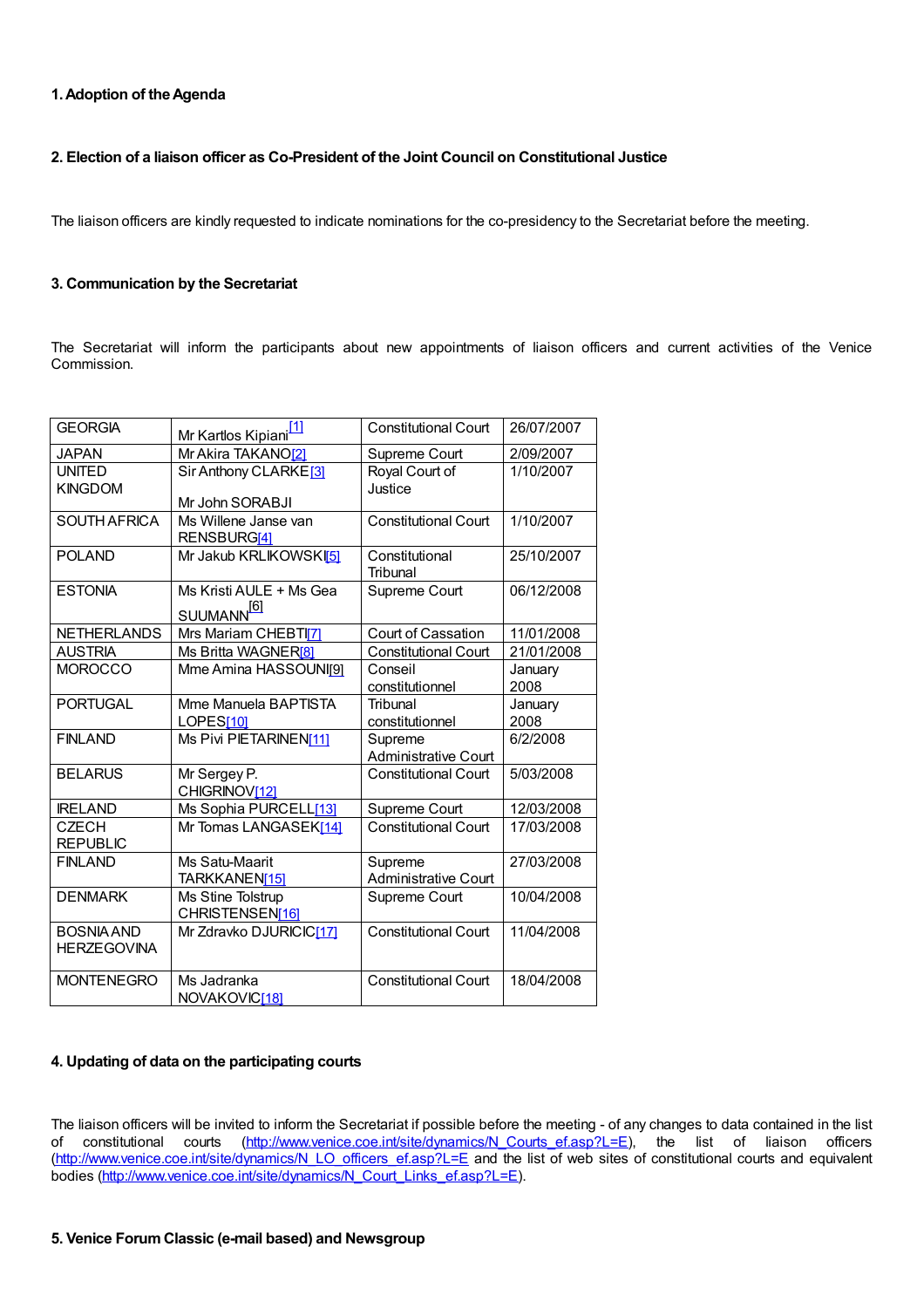The Secretariat will report on the exchanges having taken place via the Classic Venice Forum (available via the restricted web-site for the replies to the e-mail Venice Forum [\(www.venice.coe.int/ju/VeniceForum](http://www.venice.coe.int/ju/VeniceForum) - user guide [CDL-JU\(2008\)001](E:../restricted/2008/CDL-JU(2008)001-e.asp)).

Request(s) from ALB Request - [2007\\_10\\_04\\_ALB\\_responsabilit\\_pnale\\_du\\_juge\\_criminal\\_liability\\_of\\_a\\_judge](http://www.venice.coe.int/ju/VeniceForum/ALB/2007_10_04_ALB_responsabilit_pnale_du_juge_criminal_liability_of_a_judge/2007_10_04_ALB_responsabilit_pnale_du_juge_criminal_liability_of_a_judge.htm)<br>Request [-2008\\_03\\_06\\_ALB\\_Organisation\\_and\\_functioning\\_of\\_the\\_CC\\_L'organisation\\_et\\_le\\_fonctionnement\\_de\\_la\\_CC](http://www.venice.coe.int/ju/VeniceForum/ALB/2008_03_06_ALB_Organisation_and_functioning_of_the_CC_L)\_ Request - [2008\\_04\\_03\\_ALB\\_Expiry\\_of\\_term\\_of\\_office\\_and\\_open\\_cases](http://www.venice.coe.int/ju/VeniceForum/ALB/2008_04_03_ALB_Expiry_of_term_of_office_and_open_cases/2008_04_03_ALB_Expiry_of_term_of_office_and_open_cases.htm) Request(s) from AZE Request - [2007\\_09\\_13\\_AZE\\_Do\\_judges\\_have\\_to\\_wear\\_uniforms\\_in\\_your\\_country](http://www.venice.coe.int/ju/VeniceForum/AZE/2007_09_13_AZE_Do_judges_have_to_wear_uniforms_in_your_country/2007_09_13_AZE_Do_judges_have_to_wear_uniforms_in_your_country.htm)\_<br>Request - [2007\\_09\\_26\\_AZE\\_Legal\\_assistance\\_and\\_representation\\_of\\_parties](http://www.venice.coe.int/ju/VeniceForum/AZE/2007_09_26_AZE_Legal_assistance_and_representation_of_parties/2007_09_26_AZE_Legal_assistance_and_representation_of_parties.htm) Request(s) from BIH Request - [2007\\_09\\_21\\_BIH\\_Immunity\\_of\\_CC\\_judges](http://www.venice.coe.int/ju/VeniceForum/BIH/2007_09_21_BIH_Immunity_of_CC_judges/2007_09_21_BIH_Immunity_of_CC_judges.htm) Request(s) from BLR Request - [2008\\_03\\_04\\_BLR\\_Audiovideo\\_recording\\_of\\_meetings\\_with\\_officials](http://www.venice.coe.int/ju/VeniceForum/BLR/2008_03_04_BLR_Audiovideo_recording_of_meetings_with_officials/2008_03_04_BLR_Audiovideo_recording_of_meetings_with_officials.htm) Request(s) from CZE Request - [2007\\_11\\_13\\_CZE\\_Constitutional\\_complaints\\_against\\_detention](http://www.venice.coe.int/ju/VeniceForum/CZE/2007_11_13_CZE_Constitutional_complaints_against_detention/2007_11_13_CZE_Constitutional_complaints_against_detention.htm)\_<br>Request - [2007\\_11\\_16\\_CZE\\_Locus\\_standi](http://www.venice.coe.int/ju/VeniceForum/CZE/2007_11_16_CZE_Locus_standi/2007_11_16_CZE_Locus_standi.htm) Request - <u>[2008\\_01\\_14\\_CZE\\_European\\_Arrest\\_Warrant\\_Mandat\\_darrt\\_europen](http://www.venice.coe.int/ju/VeniceForum/CZE/2008_01_14_CZE_European_Arrest_Warrant_Mandat_darrt_europen/2008_01_14_CZE_European_Arrest_Warrant_Mandat_darrt_europen.htm)</u><br>Request - <u>[2008\\_02\\_21\\_CZE\\_Passport\\_confiscation](http://www.venice.coe.int/ju/VeniceForum/CZE/2008_02_21_CZE_Passport_confiscation/2008_02_21_CZE_Passport_confiscation.htm)</u><br>Request - <u>[2008\\_02\\_25\\_CZE\\_Personal\\_status](http://www.venice.coe.int/ju/VeniceForum/CZE/2008_02_25_CZE_Personal_status/2008_02_25_CZE_Personal_status.htm)</u> Request - [2008\\_03\\_13\\_CZE\\_Article\\_234\\_EC\\_Treaty](http://www.venice.coe.int/ju/VeniceForum/CZE/2008_03_13_CZE_Article_234_EC_Treaty/2008_03_13_CZE_Article_234_EC_Treaty.htm) Request(s) from GER Request - [2008\\_01\\_10\\_GER\\_Ne\\_bis\\_in\\_idem\\_Non\\_bis\\_in\\_idem](http://www.venice.coe.int/ju/VeniceForum/GER/2008_01_10_GER_Ne_bis_in_idem_Non_bis_in_idem/2008_01_10_GER_Ne_bis_in_idem_Non_bis_in_idem.htm) Request(s) from IRL Request - [2007\\_10\\_25\\_IRL\\_Research\\_facilities\\_Installations\\_de\\_recherche](http://www.venice.coe.int/ju/VeniceForum/IRL/2007_10_25_IRL_Research_facilities_Installations_de_recherche/2007_10_25_IRL_Research_facilities_Installations_de_recherche.htm)<br>Request - [2007\\_10\\_25\\_IRL\\_Sanctions\\_against\\_judges\\_for\\_misconduct](http://www.venice.coe.int/ju/VeniceForum/IRL/2007_10_25_IRL_Sanctions_against_judges_for_misconduct/2007_10_25_IRL_Sanctions_against_judges_for_misconduct.htm) Request(s) from ISR Request - [2007\\_09\\_30\\_ISR\\_Representation\\_before\\_the\\_court](http://www.venice.coe.int/ju/VeniceForum/ISR/2007_09_30_ISR_Representation_before_the_court/2007_09_30_ISR_Representation_before_the_court.htm) Request(s) from KOR Request - [2007\\_10\\_25\\_KOR\\_Punishment\\_of\\_adultery\\_Punition\\_de\\_l'adultre](http://www.venice.coe.int/ju/VeniceForum/KOR/2007_10_25_KOR_Punishment_of_adultery_Punition_de_l)<br>Request - [2008\\_02\\_09\\_KOR\\_Foetal\\_sex\\_screening\\_Echographie\\_et\\_sexe\\_de\\_l'enfant](http://www.venice.coe.int/ju/VeniceForum/KOR/2008_02_09_KOR_Foetal_sex_screening_Echographie_et_sexe_de_l) Request(s) from LAT Request - [2007\\_07\\_02\\_LAT\\_Appointment\\_of\\_judges\\_and\\_social\\_guarantees](http://www.venice.coe.int/ju/VeniceForum/LAT/2007_07_02_LAT_Appointment_of_judges_and_social_guarantees/2007_07_02_LAT_Appointment_of_judges_and_social_guarantees.htm) Request - 2008 03 13 LAT Foreign\_languages Request(s) from LTU Request - [2008\\_04\\_14\\_LTU\\_Pension\\_for\\_disabled\\_persons](http://www.venice.coe.int/ju/VeniceForum/LTU/2008_04_14_LTU_Pension_for_disabled_persons/2008_04_14_LTU_Pension_for_disabled_persons.htm) Request(s) from MDA Request - [2007\\_09\\_10\\_MDA\\_Conformity\\_of\\_Constitution\\_with\\_Statute\\_of\\_Rome\\_ICC](http://www.venice.coe.int/ju/VeniceForum/MDA/2007_09_10_MDA_Conformity_of_Constitution_with_Statute_of_Rome_ICC/2007_09_10_MDA_Conformity_of_Constitution_with_Statute_of_Rome_ICC.htm) Request(s) from MKD Request - [2007\\_10\\_25\\_MKD\\_religious\\_education\\_in\\_public\\_primary\\_schools](http://www.venice.coe.int/ju/VeniceForum/MKD/2007_10_25_MKD_religious_education_in_public_primary_schools/2007_10_25_MKD_religious_education_in_public_primary_schools.htm) Request(s) from NED Request - <u>[2008\\_03\\_03\\_NED\\_Decisions\\_reasoning](http://www.venice.coe.int/ju/VeniceForum/NED/2008_03_03_NED_Decisions_reasoningDcisions_motivation/2008_03_03_NED_Decisions_reasoningDcisions_motivation.htm) Dcisions\_motivation</u><br>Request - <u>[2008\\_03\\_25\\_NED\\_Facial\\_covering](http://www.venice.coe.int/ju/VeniceForum/NED/2008_03_25_NED_Facial_covering/2008_03_25_NED_Facial_covering.htm)</u> Request(s) from POL Request - [2007\\_10\\_09\\_POL\\_Immunity\\_of\\_judges\\_of\\_ordinary\\_courts](http://www.venice.coe.int/ju/VeniceForum/POL/2007_10_09_POL_Immunity_of_judges_of_ordinary_courts/2007_10_09_POL_Immunity_of_judges_of_ordinary_courts.htm)<br>Request - [2007\\_11\\_09\\_POL\\_offence\\_of\\_unfair\\_imputation\\_or\\_insult\\_of\\_Nation\\_or\\_State](http://www.venice.coe.int/ju/VeniceForum/POL/2007_11_09_POL_offence_of_unfair_imputation_or_insult_of_Nation_or_State/2007_11_09_POL_offence_of_unfair_imputation_or_insult_of_Nation_or_State.htm) Request - [2008\\_01\\_04\\_POL\\_social\\_insurance\\_scurit\\_sociale](http://www.venice.coe.int/ju/VeniceForum/POL/2008_01_04_POL_social_insurance_scurit_sociale/2008_01_04_POL_social_insurance_scurit_sociale.htm)<br>Request - [2008\\_01\\_23\\_POL\\_Interference\\_with\\_vested\\_rights](http://www.venice.coe.int/ju/VeniceForum/POL/2008_01_23_POL_Interference_with_vested_rights/2008_01_23_POL_Interference_with_vested_rights.htm)<br>Request - [2008\\_01\\_24\\_POL\\_Old\\_age\\_pensions](http://www.venice.coe.int/ju/VeniceForum/POL/2008_01_24_POL_Old_age_pensions/2008_01_24_POL_Old_age_pensions.htm) Request - [2008\\_02\\_21\\_POL\\_National\\_Council\\_of\\_the\\_Judiciary\\_or\\_equivalent\\_body](http://www.venice.coe.int/ju/VeniceForum/POL/2008_02_21_POL_National_Council_of_the_Judiciary_or_equivalent_body/2008_02_21_POL_National_Council_of_the_Judiciary_or_equivalent_body.htm)\_<br>Request - [2008\\_04\\_24\\_POL\\_liberal\\_independent\\_profession](http://www.venice.coe.int/ju/VeniceForum/POL/2008_04_24_POL_liberal_independent_professionprofession_librale/2008_04_24_POL_liberal_independent_professionprofession_librale.htm) / profession\_librale Request(s) from SLO Request - <u>[2007\\_09\\_05\\_SLO\\_Council\\_Regulation\\_\(EC\)\\_No.\\_13482000](http://www.venice.coe.int/ju/VeniceForum/SLO/2007_09_05_SLO_Council_Regulation_(EC)_No._13482000/2007_09_05_SLO_Council_Regulation_(EC)_No._13482000.htm)</u><br>Request - <u>[2007\\_10\\_09\\_SLO\\_appointment\\_of\\_professors](http://www.venice.coe.int/ju/VeniceForum/SLO/2007_10_09_SLO_appointment_of_professors/2007_10_09_SLO_appointment_of_professors.htm)</u> Request - [2008\\_01\\_11\\_SLO\\_Constitutional\\_judge\\_oath](http://www.venice.coe.int/ju/VeniceForum/SLO/2008_01_11_SLO_Constitutional_judge_oath/2008_01_11_SLO_Constitutional_judge_oath.htm) Request - <u>[2008\\_01\\_28\\_SLO\\_Sanctions\\_for\\_vexatious\\_action](http://www.venice.coe.int/ju/VeniceForum/SLO/2008_01_28_SLO_Sanctions_for_vexatious_action/2008_01_28_SLO_Sanctions_for_vexatious_action.htm)</u><br>Request - <u>[2008\\_03\\_20\\_SLO\\_Restitutio\\_in\\_integrum](http://www.venice.coe.int/ju/VeniceForum/SLO/2008_03_20_SLO_Restitutio_in_integrum/2008_03_20_SLO_Restitutio_in_integrum.htm)</u> Request - [2008\\_04\\_22\\_SLO\\_Security\\_service\\_at\\_the\\_Constitutional\\_Court](http://www.venice.coe.int/ju/VeniceForum/SLO/2008_04_22_SLO_Security_service_at_the_Constitutional_Court/2008_04_22_SLO_Security_service_at_the_Constitutional_Court.htm)

The Secretariat will report on the use of the Forum Newsgroup (<http://www.extraweb.coe.int/team10/veniceforum/Lists/Newsgroup/AllItems.aspx> - user guide CDL-JU [\(2006\)010](E:../docs/2006/CDL-JU(2006)010-e.asp)).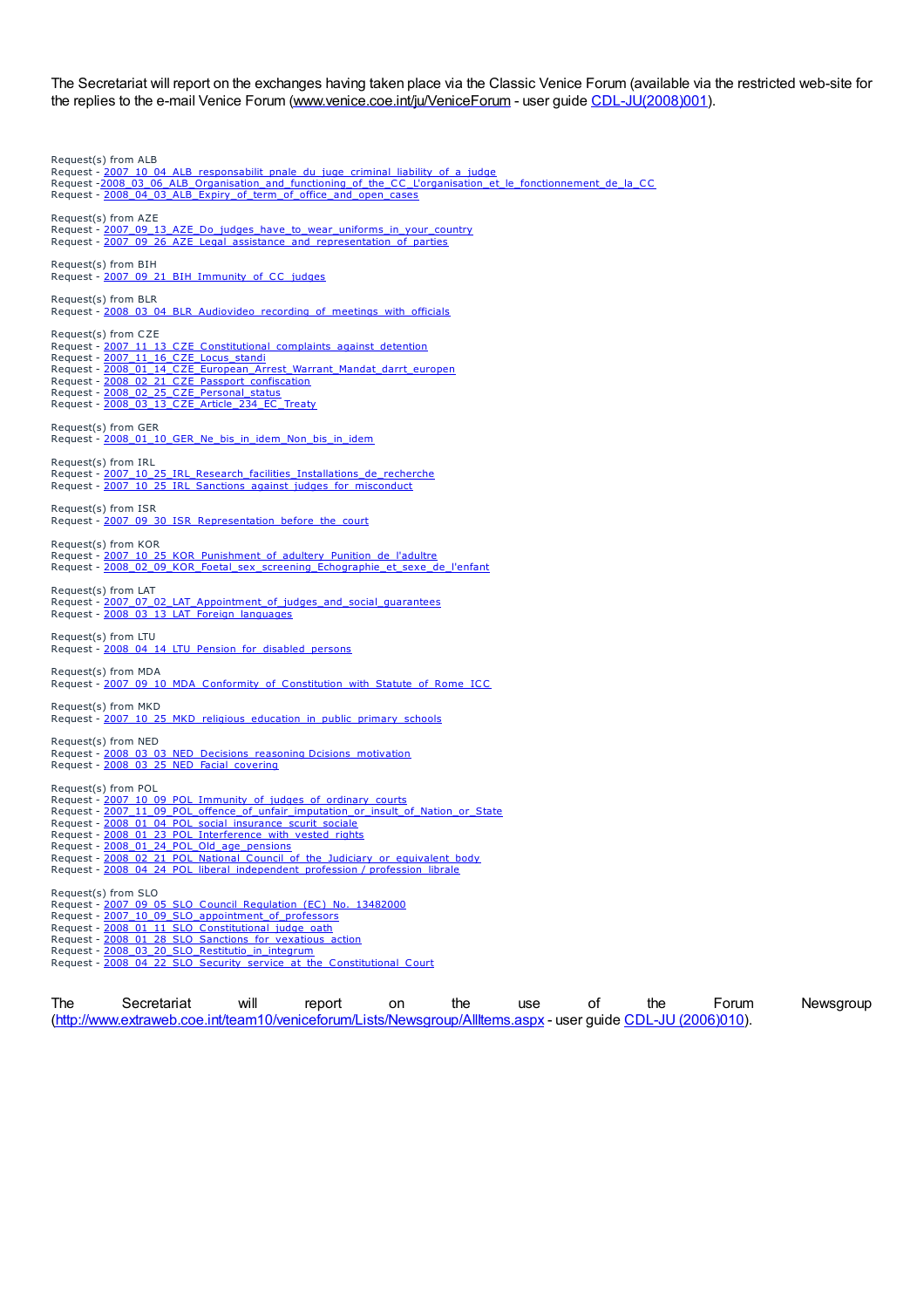The liaison officers are invited to comment on their experiences with the Classic Forum and the Newsgroup.

#### **6. Opinions of the Venice Commission**

The Secretariat will inform the participants about opinions of the Venice Commission on laws on constitutional courts and *amicus curiae* opinions given since the last meeting of the Joint Council.

On Constitution, including Constitutional Court:

[CDL-AD\(2007\)047](E:../docs/2007/CDL-AD(2007)047-e.asp) Opinion on the [Constitution](http://www.venice.coe.int/docs/2007/CDL-AD(2007)047-e.asp) of Montenegro adopted by the Venice Commision at its 73rd Plenary Session (Venice, 14-15 December 2007)

#### **On Constitutional Court legislation:**

[CDL-AD\(2007\)039](http://www.venice.coe.int/docs/2007/CDL-AD(2007)039-e.asp) Comments on the Draft Law on the Constitutional Court of the Republic of Serbia endorsed by the Venice Commission at its 72nd Plenary Session (Venice, 19-20 October 2007)

[CDL-AD\(2007\)036](http://www.venice.coe.int/docs/2007/CDL-AD(2007)036-e.asp) Opinion on Draft Amendments to the Law on the Constitutional Court, the Civil Procedural Code and the Criminal Procedural Code of Azerbaijan adopted by the Venice Commission at its 72nd Plenary Session (Venice 19-20 October 2007)

#### **Amicus curiae opinions:**

[CDL-AD\(2007\)038](http://www.venice.coe.int/docs/2007/CDL-AD(2007)038-e.asp) Comments on the conformity of certain provisions of the Statute of the International Criminal Court with the Constitution of Moldova endorsed by the Commission at its 72nd plenary session (Venice, 19-20 October 2007)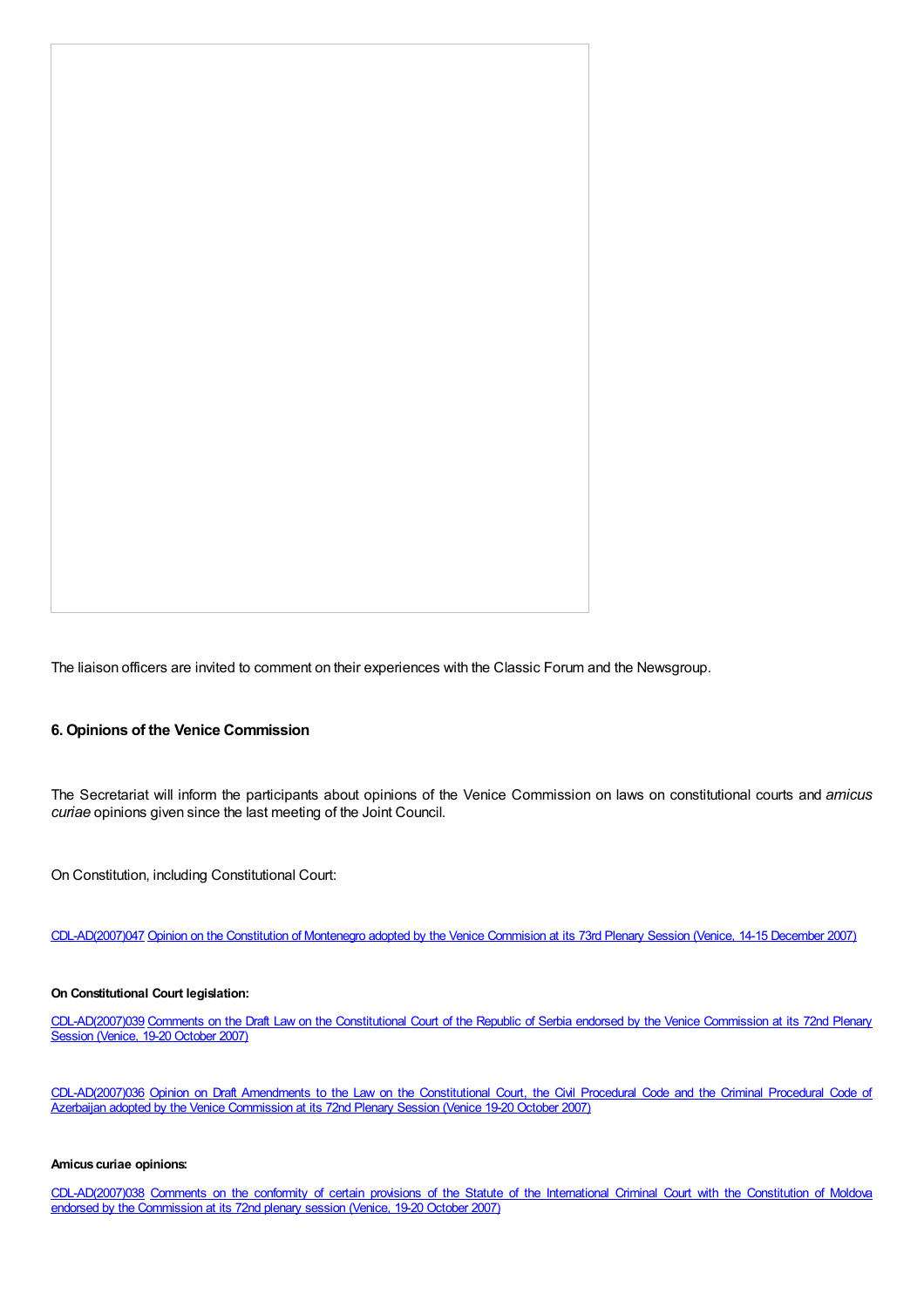#### **7. Co-operation activities**

#### **7.a Co-operation with the Conference of European Constitutional Courts**

The Secretariat will report on co-operation with the Conference of European Constitutional Courts (see also point 9.b below).

#### **7.b Co-operation with theAssociation of Constitutional Courts using the French Language (ACCPUF)**

The Secretary General of ACCPUF will be invited to inform the participants about the development of the relations between ACCPUF and the Venice Commission.

#### **7.c Co-operation with the SouthernAfrican Judges Commission**

The Secretariat will inform the participants about the programme of co-operation between the Southern African Judges Commission and the Venice Commission.

# **7.d Co-operation with the Conference of the Constitutional Control Organs of the Countries of Young Democracy (CCCOCYD)**

The Secretariat will inform the participants on the progress of co-operation with the Conference of the Constitutional Control Organs of the Countries of Young Democracy and the Venice Commission.

## **7.e Co-operation with the network of Constitutional Courts of Asia**

The Secretariat will inform the participants about co-operation with the network of Constitutional Courts ofAsia (Cambodia, Indonesia, Republic of Korea, Mongolia, Philippines) and the Venice Commission.

#### **7.f Co-operation with the Ibero-American Conference of Constitutional Justice**

The Secretariat will inform the participants about co-operation with the Ibero-American Conference of Constitutional Justice.

## **7.g Co-operation with the Union ofArab Constitutional Courts and Councils**

The Secretariat will inform the participants about co-operation with the Union of Arab Constitutional Courts and Councils.

#### **7.h World Conference of Constitutional Justice**

The Secretariat will inform the participants about the progress of the organisation of the World Conference on Constitutional Justice in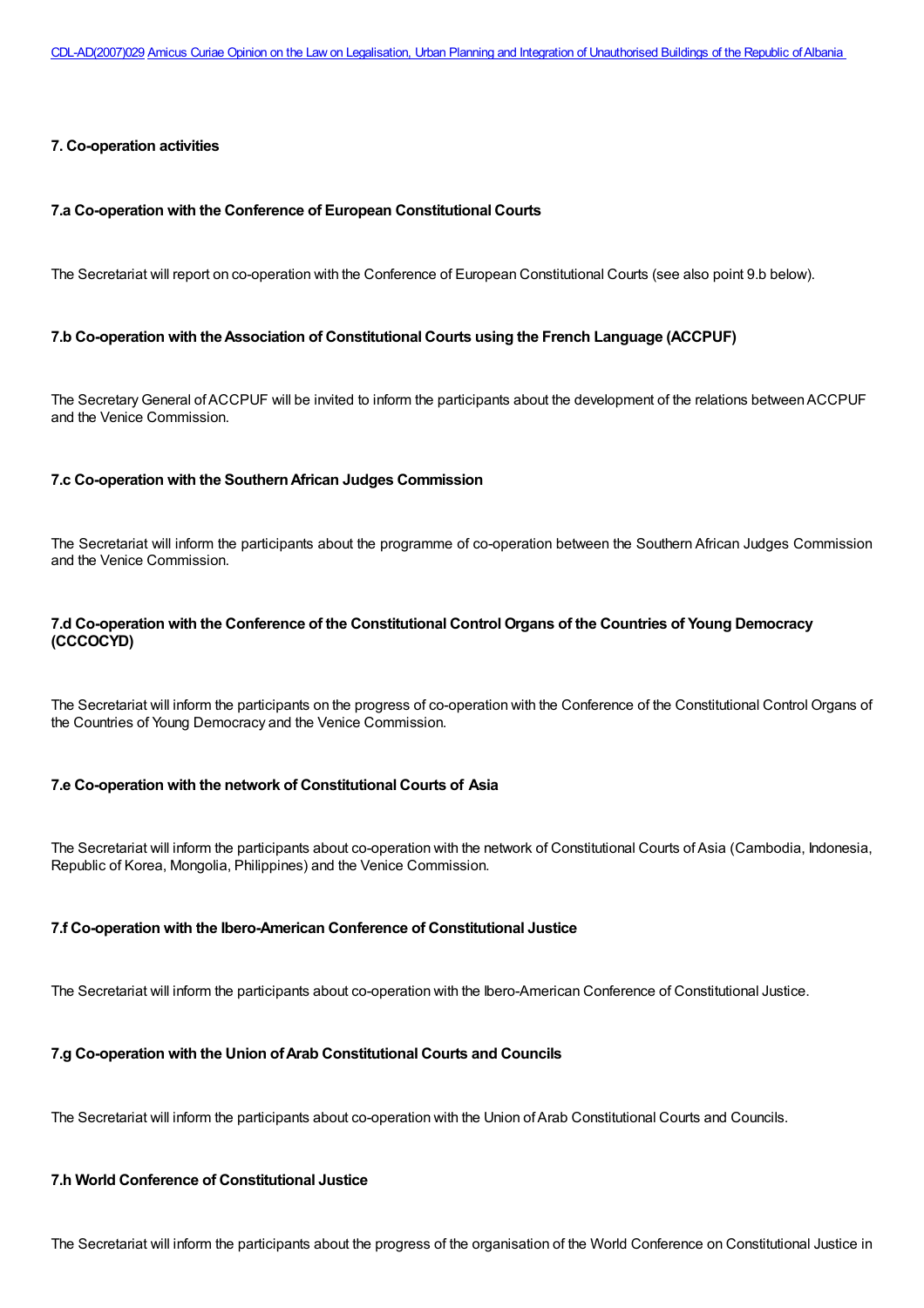# **8. Seminars with Constitutional Courts (CoCoSem)**

The Secretariat will inform the participants about seminars held since the last meeting and the programme of future CoCoSem seminars.

| 2007          |                                                                                                                                                                                                                                                                                                                             |  |
|---------------|-----------------------------------------------------------------------------------------------------------------------------------------------------------------------------------------------------------------------------------------------------------------------------------------------------------------------------|--|
| 12.6.2007     | VIIth World Congress of Constitutional Law, Athens, establishment<br>of a Constitutional Judges interest group                                                                                                                                                                                                              |  |
| 05-06.7.2007  | Conference in co-operation with the Constitutional Court of Georgia<br>on "The Jurisdiction of the Constitutional Court and the European<br>Court of Human Rights in Conflict Zones", Batumi                                                                                                                                |  |
| 06-07.9.2007  | Conference in co-operation with the Supreme Court of Estonia on<br>Political questions in constitutional review: what is the dividing line<br>between interference with policy-making and routine constitutional<br>review?, Tallin                                                                                         |  |
| 04-06.10.2007 | XII Yerevan International Conference in co-operation with the<br>Constitutional Court of Armenia on International experience of the<br>cooperation between constitutional courts and ombudsmen in the<br>field of ensuring and protection of Human Rights                                                                   |  |
| 12-13.10.2007 | Conference on Constitutional Review, the Constitutional Principle<br>of the Social State and its application by the Constitutional Courts<br>in co-operation with Institute for Public Law and Policy and under<br>the auspices of the Constitutional Court of Russia, Moscow                                               |  |
| 19-20.10.2007 | Mini-conference on Limits of Constitutional Control with the member<br>courts of the Union of Arab Constitutional Courts and Councils in<br>the framework of the 72 <sup>nd</sup> Plenary Session of the Venice<br>Commission, Venice                                                                                       |  |
| 6-7.11.2007   | Conference in co-operation with the Constitutional Court of Georgia<br>on Interaction between national courts and the European Court of<br>Human Rights, Batumi                                                                                                                                                             |  |
| 16-17.11.2007 | Lisbon Forum 2007 in co-operation with the North South Centre of<br>the Council of Europe on National human rights institutions the<br>cornerstone of the protection and promotion of human rights<br>(special emphasis on relations between ombudsmen and<br>constitutional courts)                                        |  |
| 28-30.11.2007 | Seminar of ACCPUF correspondents on preparation of contributions<br>for CODICES and relations with the media, Strasbourg                                                                                                                                                                                                    |  |
| 6-8.12.2007   | Seminar for SAJC Registrars, Johannesburg                                                                                                                                                                                                                                                                                   |  |
| 2008          |                                                                                                                                                                                                                                                                                                                             |  |
| 3.4.2008      | Conference in co-operation with the Constitutional Court of the<br>Slovak Republic on Constitutional Justice in the Vishegrad 4<br>countries at the occasion of the 15 <sup>th</sup> Anniversary of the Court,<br>Kosice                                                                                                    |  |
| 23-24.4.2008  | Conference in co-operation with the Constitutional Court of Belarus<br>on The use of international instruments for protecting individual<br>rights, freedoms and legitimate interests through national legislation<br>and the right to legal defence in Belarus: challenges and outlook,<br>Minsk                           |  |
| 16-17.5.2008  | CoCoSem.UKR, Conference on the Constitutional Court in the<br>System of State Bodies: Crucial Problems, Ways of their Solution,<br>Kyiv                                                                                                                                                                                     |  |
| 27-28.5.2008  | Conference in co-operation with the Constitutional Court of<br>Kyrgyzstan on The Rule of Law and Independence of the Judiciary<br>as the Guarantees of Sustainability of Democratic Institutions,<br>Bishkek                                                                                                                |  |
| 02-07.6.2008  | Participation in the XIVth Congress of the Conference of European<br>Constitutional Courts on Problems of Legislative Omission in<br>Constitutional Jurisprudence (working doc on legal omissions, on<br>Monaco doc), Preparatory meeting of regional bodies for the World<br>Conference on Constitutional Justice, Vilnius |  |
| 19-20.6.2008  | Conference in co-operation with the Constitutional Court of Georgia<br>and GTZ on Constitutional Justice and Rule of Law in the South<br>Caucasus, Batumi                                                                                                                                                                   |  |
| 20-21.6.2008  | Conference on Constitutional values in co-operation with the<br>Institute for Public Law and Policy and under the auspices of the<br>Constitutional Court of Russia, Moscow                                                                                                                                                 |  |
| 26-27.6.2008  | Mini-conference on Social Rights in the framework of the 7 <sup>th</sup> Joint<br>Council on Constitutional Justice, Tirana                                                                                                                                                                                                 |  |
|               |                                                                                                                                                                                                                                                                                                                             |  |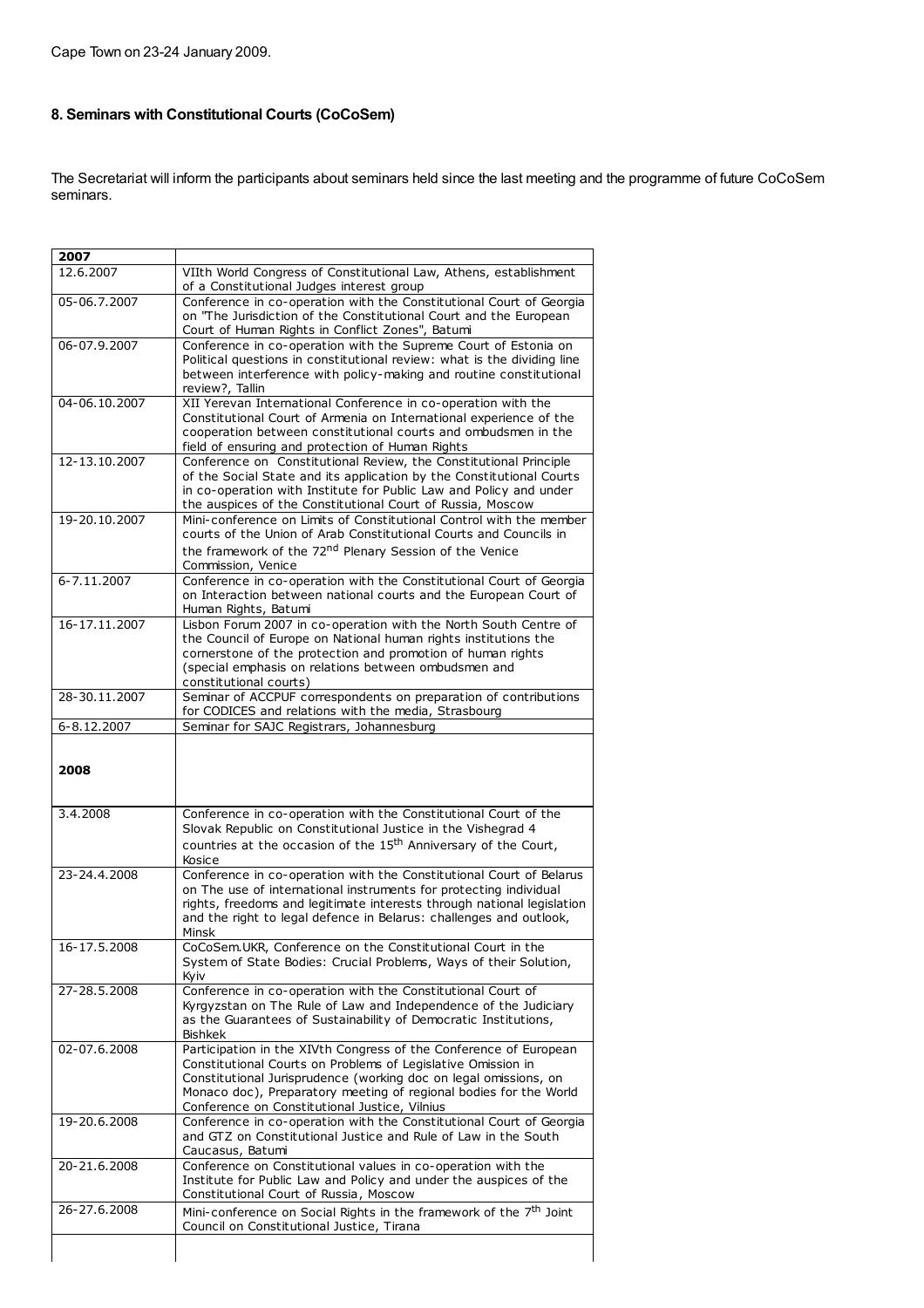| <b>Future</b> |                                                                                  |
|---------------|----------------------------------------------------------------------------------|
| 14-15.7.2008  | Conference in co-operation with the Constitutional Court of                      |
|               | Azerbaijan on the occasion of the 10 <sup>th</sup> Anniversary of the Court      |
| 1-4.9.2008    | Preparatory meeting of regional bodies for the World Conference at               |
|               | the sidelines of the 20 <sup>th</sup> Anniversary of the Constitutional Court of |
|               | the Republic of Korea                                                            |
| 3-4.10.2008   | XII Yerevan International Conference in co-operation with the                    |
|               | Constitutional Court of Armenia on Constitutional fundamental                    |
|               | principles and public practice                                                   |
| 10-11.11.2008 | Lisbon Forum 2008 in co-operation with the North-South Centre of                 |
|               | the Council of Europe on The principle of universality of human                  |
|               | rights and its implementation at international and regional level                |
| 5.12.2008     | Conference in co-operation with the Constitutional Council of                    |
|               | Kazakhstan on 60 years of the UN Human Rights Declaration,                       |
|               | Astana                                                                           |
| 23-24.1.2009  | First World Conference on Constitutional Justice on the                          |
|               | <b>Influence of Constitutional Justice on Society and the</b>                    |
|               | Development of a Global Human Rights Jurisprudence, Cape                         |
|               | Town all participating Courts are invited to this Conference                     |

#### **9. Publication of the** *Bulletin on Constitutional Case-Law*

The Secretariat will recall the availability of the Interim Bulletin site: <http://www.venice.coe.int/JU/Bulletin>.

**t**

#### **9.a Regular issues of the** *Bulletin*

*Bulletin* 2007/2 will be presented to the participants.

#### **9.b Special** *Bulletins*

The Secretariat will present the special Bulletins on Basic Texts 7 and the working documents on Problems of Legislative Omission in Constitutional Case-Law, prepared for the Conference of European Constitutional Courts. The Secretariat will propose the end of October 2008 as the deadline for any modification of the working document before its publication as a special bulletin.

The Secretariat will inform the participants on the progress of the Special Bulletin on Leading Cases 2.

The participants will be invited to decide on their readiness to prepare a working document and later a special Bulletin on the topic to be chosen by the Circle of Presidents of the Conference of European Constitutional Courts for the XV<sup>th</sup> Congress.

# **10. CODICES database**

# **10.a Presentation of a new version of CODICES**

The Secretariat will present version 5.2 2007/2 of CODICES.

#### **10.b Updating and indexing of constitutions and laws in CODICES**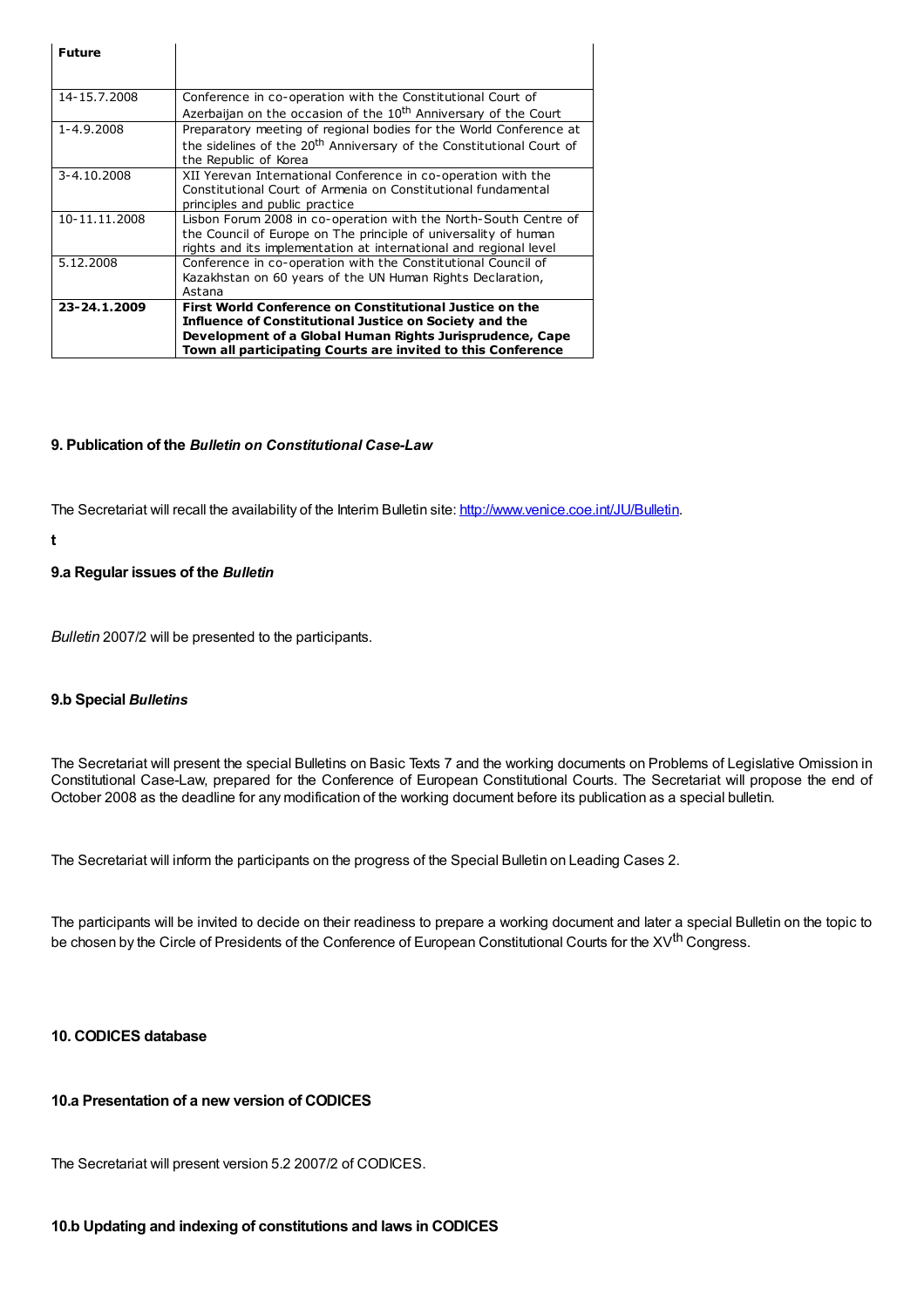The liaison officers will be invited to inform the Secretariat of necessary changes in the texts of constitutions, laws on the courts and descriptions as compared to the texts contained in CODICES.

The Secretariat will inform the participants about the progress of indexing of the constitutions and laws on the courts on an article by article basis (see also state of updating in document [CDL-JU\(2008\)006](E:../restricted/2008/CDL-JU(2008)006-e.asp)).

#### **10.c Data input mask**

The liaison officers will be reminded to use input masks for their contributions (for off-line version Microsoft Access required, mask available on CD-ROM and downloadable at www.venice.coe.int/ju/mask1\_9.mdb and the Inter downloadable at [www.venice.coe.int/ju/mask1\\_9.mdb](http://www.venice.coe.int/ju/mask1_9.mdb) and the Internet mask at [www.venice.coe.int/ju/codices](http://www.venice.coe.int/ju/codices) ).

#### **11. Documentation Centre on Constitutional Justice / Library**

The Secretariat will express its gratitude to the participating courts for providing their publications to the Documentation Centre. The updated list of documents remains available at [www.venice.coe.int/site/dynamics/N\\_cocentre\\_ef.asp](http://www.venice.coe.int/site/dynamics/N_cocentre_ef.asp).

#### **12. Version 20 of the Systematic Thesaurus**

The participants will be invited to approve the proposals by the Working Group on the Systematic Thesaurus for version 20 of the Systematic Thesaurus [\(CDL-JU\(2008\)008](E:../restricted/2008/CDL-JU(2008)008-e.asp) - document to be produced after the meeting of the Working Group on 26 June 2008) on the basis of proposals in document [CDL-JU\(2008\)007](E:../restricted/2008/CDL-JU(2008)007-e.asp)).

#### **13. Other business**

#### **14. Date and place of the next meeting**

The next meeting of the Joint Council on Constitutional Justice could take place in May or June 2009 upon the kind invitation of a participating court. The participating courts are invited to consider hosting the Commission and to make a proposal for future venues.

**Mini-conference**

#### **on Social rights**

#### **Tirana, 27 June 2008, 9 a.m. -1 p.m.**

**Opening**